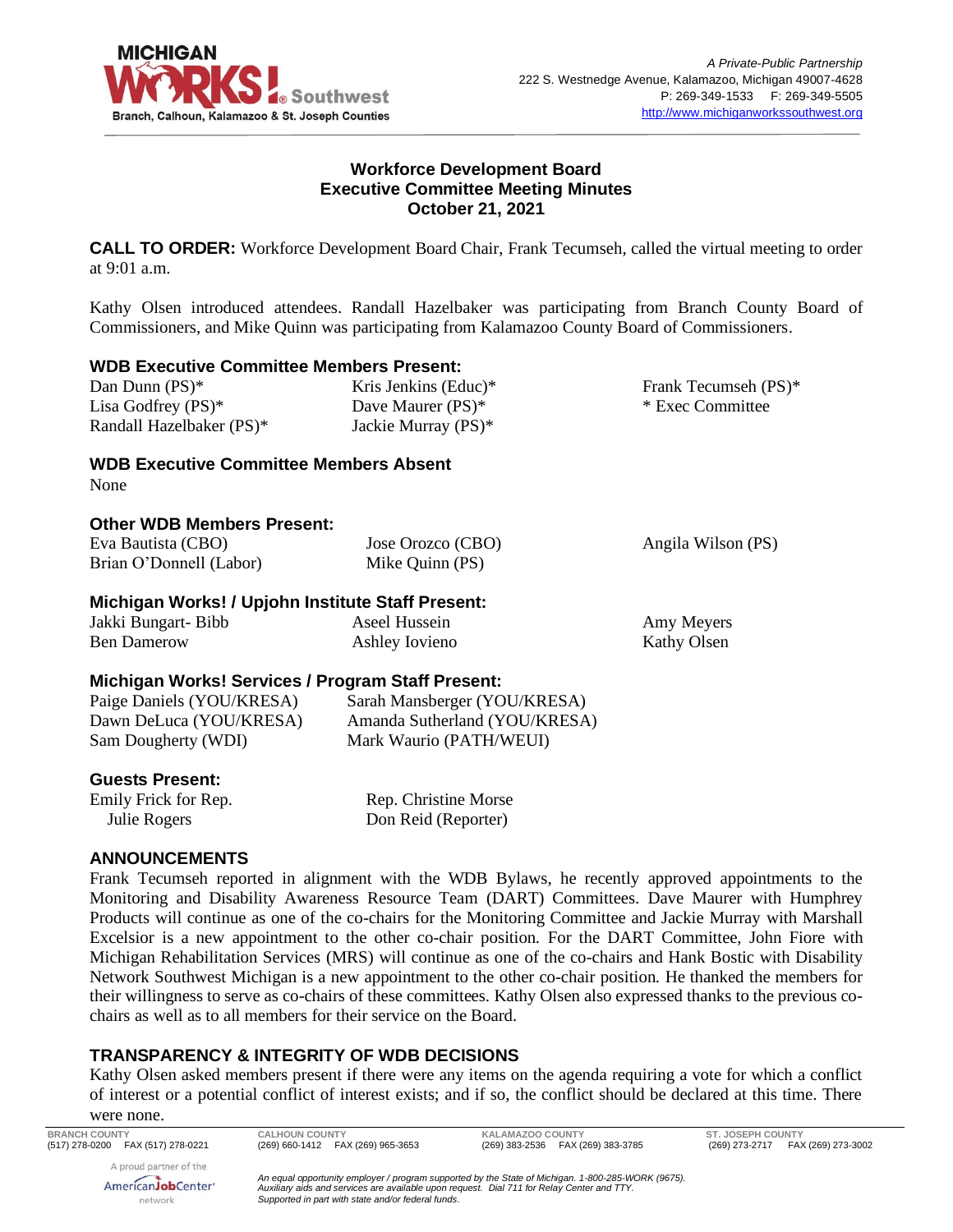# **ELECTION OF CHAIR AND VICE CHAIR**

**Motion by Lisa Godfrey and supported by Randall Hazelbaker to re-elect Frank Tecumseh as WDB Chair and Dan Dunn as WDB Vice-Chair for another one-year period.**

# **ROLL CALL VOTE:**

**AYES: Evelia Bautista, Dan Dunn, Lisa Godfrey, Kris Jenkins, Randall Hazelbaker, Dave Maurer, Jackie Murray, Brian O'Donnell, Jose Orozco, Mike Quinn, Angila Wilson. NAYS: None. ABSTENTIONS: None. MOTION CARRIED.**

### **APPROVAL OF MINUTES** (*Exhibit A)*

**Motion made by Lisa Godfrey and supported by Randall Hazelbaker to approve the WDB Quarterly Board meeting minutes of September 16, 2021.**

### **ROLL CALL VOTE:**

**AYES: Evelia Bautista, Dan Dunn, Lisa Godfrey, Kris Jenkins, Randall Hazelbaker, Dave Maurer, Jackie Murray, Brian O'Donnell, Jose Orozco, Mike Quinn, Angila Wilson. NAYS: None. ABSTENTIONS: None. MOTION CARRIED.**

### **CITIZENS' TIME**

None.

# **COMMITTEE REPORTS**

**Career Educational Advisory Council (CEAC)** – Kris Jenkins reported the Career Educational Advisory Council (CEAC) was expecting to update the Comprehensive Local Needs Assessment (CLNA) in 2021; however, the State has not yet released the template and instructions. When it is released, it is expected that the process will be more streamlined as it relates to analytics. It was announced at the CEAC meeting that the Michigan Career Education Conference is scheduled for January 30-February 1, 2022 in Grand Rapids. Updates from Secondary Education representatives were also provided at the CEAC meeting. They included an announcement from Kalamazoo RESA that their list of CTE programs for the new CTE center was released; Calhoun Area Career Center is working with MW! Southwest and DENSO on an apprenticeship pipeline for Manufacturing Careers; building renovations at the Branch Area Career Center are expected to continue through spring 2022; St. Joseph County CTE added a Teacher Academy and students can earn dual credit; and the Michigan Job Corps is assisting with secondary and post-secondary education by holding virtual classes as well as self-paced online curriculum.

Ashley Iovieno provided an update on Business Services to the CEAC members regarding the State Apprenticeship Expansion (SAE) Grant that will be focused on manufacturing, healthcare, and IT. Her report was similar to what she has reported on at the WDB meetings. She also provided updates on Going PRO Apprenticeships and the Going PRO Talent Fund. Again, these updates were similar to what she has provided at WDB meetings. Ms. Iovieno also announced that planning began for a MiCareerQuest Southwest 2022 that is currently scheduled to be held in May 2022, and that MW! Southwest was applying for a MICA 3.0 grant.

During the business updates portion of the meeting, Laura McGuire from DENSO provided additional information on the manufacturing pipeline project reported on by the Calhoun Area Career Center (CACC). The project funding is coming from DENSO North American Foundation. The plan is to replicate this model across the region, and she expressed appreciation for both KCC and CACC's participation. The hope is that this model can be used for other manufacturing businesses, not just DENSO. Dave Maurer's report to the CEAC was that MW! Southwest, Southwest Michigan First, KVCC, and local industries are working on a Next Gen Partners approach to better align education, workforce development and industry.

*--------------------------------------------------------------------------------------------------------------------------------------------------------------------------------------------------------------------------------------------* Adult Education is still waiting for NexSyx to be activated. Lastly, CEAC metrics will continue to include Career Education events and registered apprenticeships.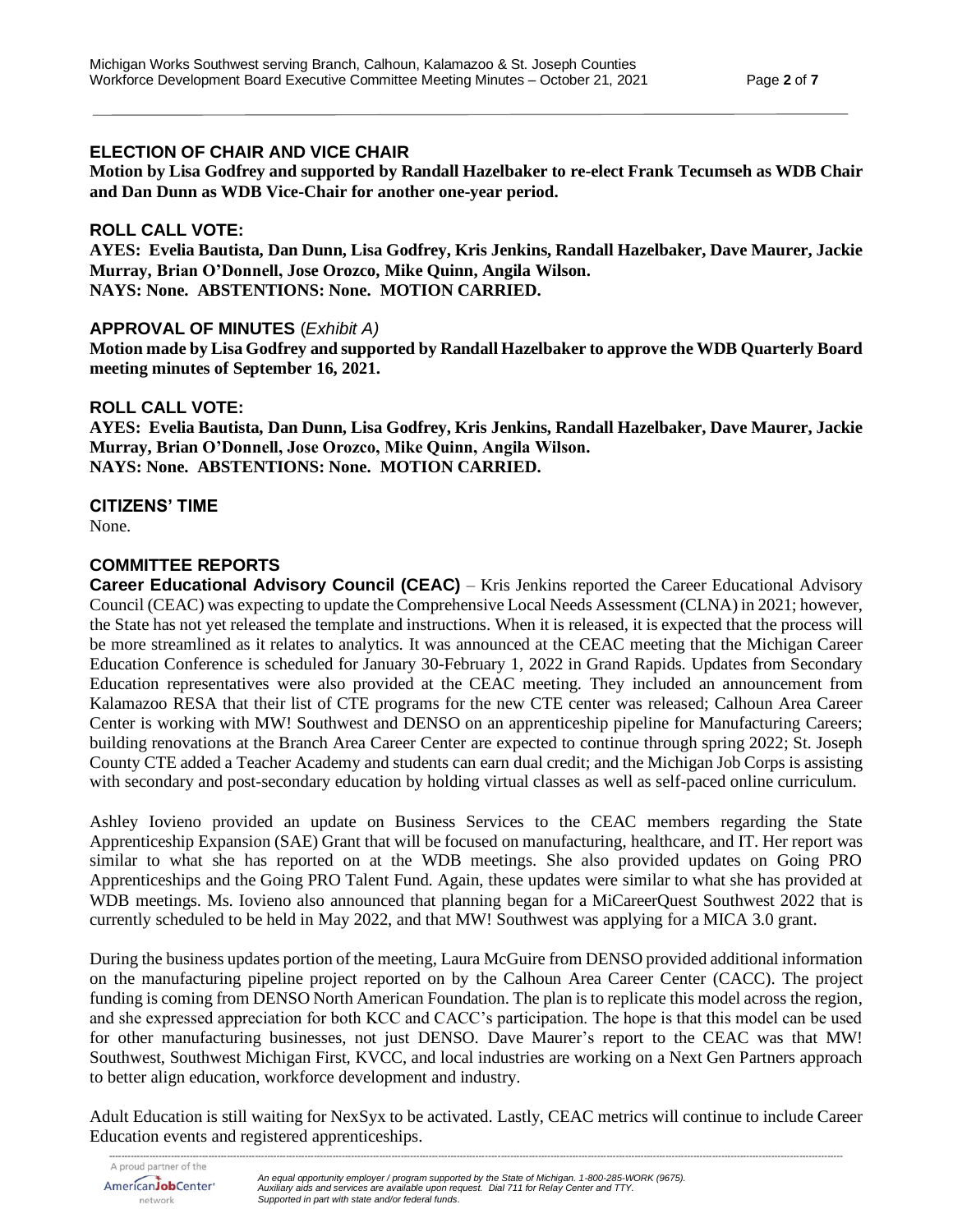#### **NEW BUSINESS WDB Plans FY22 Food Assistance Employment & Training (FAE&T) Plan** (Exhibit B)

Amy Meyers reported the plan summary (Exhibit B) for the Food Assistance Employment and Training (FAE&T) program for fiscal year 2022 was included in the agenda packet. Michigan Works! Southwest was allocated \$130,082 for the four-county area. This is an increase from the \$103,534 allocation received in FY2021. She reported allocations are based on the number of Food Assistance Program (FAP) cases by county. The FAE&T Program serves adults who are receiving Food Assistance, between the ages of 18 and 49, and who do not have minor dependents on their Food Assistance Program (FAP) case. The FAE&T funds may only be used to provide employment and training activities and supportive services to individuals referred to Michigan Works! by the Michigan Department of Health and Human Services (MDHHS).

# **WDB Policies (Exhibits C1-C3)**

# **WDB Policy 5 Rev 06 – Supportive Services and Needs Related Payments** (Exhibit C2)

Kathy Olsen reported changes to WDB Policy 5, Revision 06 Supportive Services and Needs Related Payments included updating references; adding a clause stating that supportive services as they relate to special initiatives must follow guidelines established by the funding source and/or State policy; and changing 'funding source guidelines' to 'fund source guidelines and/or State policy' throughout the updated WDB policy. The Attachment to the policy was also updated. Under the column labeled 'OTHER', added programs included Food Assistance Employment and Training (FAE&T), Learn, Earn and Provide (LEAP), Barrier Removal Employment Success (BRES), and Other. The clause pertaining to the WIOA limitation was changed to read: 'The local limitation applies to WIOA funding. Other funding sources may be used to supplement provided the need is documented and allowed.' Funding source guidelines was changed to 'fund source guidelines and/or State policy'; and clarification was added that indicated 'written' approval is required for exceptions to local limitations.

# **WDB Policy 31 Rev 03 – Records Management and Destruction** (Exhibit C3)

Kathy Olsen reported in addition to updating references in WDB Policy 31, Revision 03 pertaining to Records Management and Destruction, changes included adding language to Section I.E.2. to further clarify the management of records that contain disability-related information; and adding language to Section III.A.1. to comply with new State policy to include record retention requirements for all records included in data validation which is a three-year period following the Data Validation (DV) of participant data.

#### **Motion made by Kris Jenkins and supported by Lisa Godfrey to approve the FY22 Food Assistance and Employment (FAE&T) Plan; changes to the WDB Policy 5, Rev 06 Supportive Services and Needs Related Payments; and changes to WDB Policy 31, Rev 03 Records Management and Destruction.**

# **ROLL CALL VOTE:**

**AYES: Evelia Bautista, Dan Dunn, Lisa Godfrey, Kris Jenkins, Randall Hazelbaker, Dave Maurer, Jackie Murray, Brian O'Donnell, Jose Orozco, Mike Quinn, Angila Wilson. NAYS: None. ABSTENTIONS: None. MOTION CARRIED.**

# **CEAC Appointments and Roster** (Exhibit D)

Kathy Olsen reported the membership roster for the Career Educational Advisory Council (CEAC) included in the agenda packet (Exhibit D) includes changes for the CEAC recertification for a new two-year period that began October 1, 2021. Changes from the previous roster included changing the membership status for Paul Aivars from an alternate to regular due to Michael Goldin changing his employment from Glen Oaks Community College to Kellogg Community College; adding Mitch Fowler as a local school district representative, replacing Kim Bell who retired; adding Tammy Schiller to fill the academic educator seat, replacing Kristen Asiala who moved to a different position and no longer qualified for this seat; and adding Brian O'Donnell as a labor representative, replacing Morris Applebey, with Fritz Tull as his alternate representative.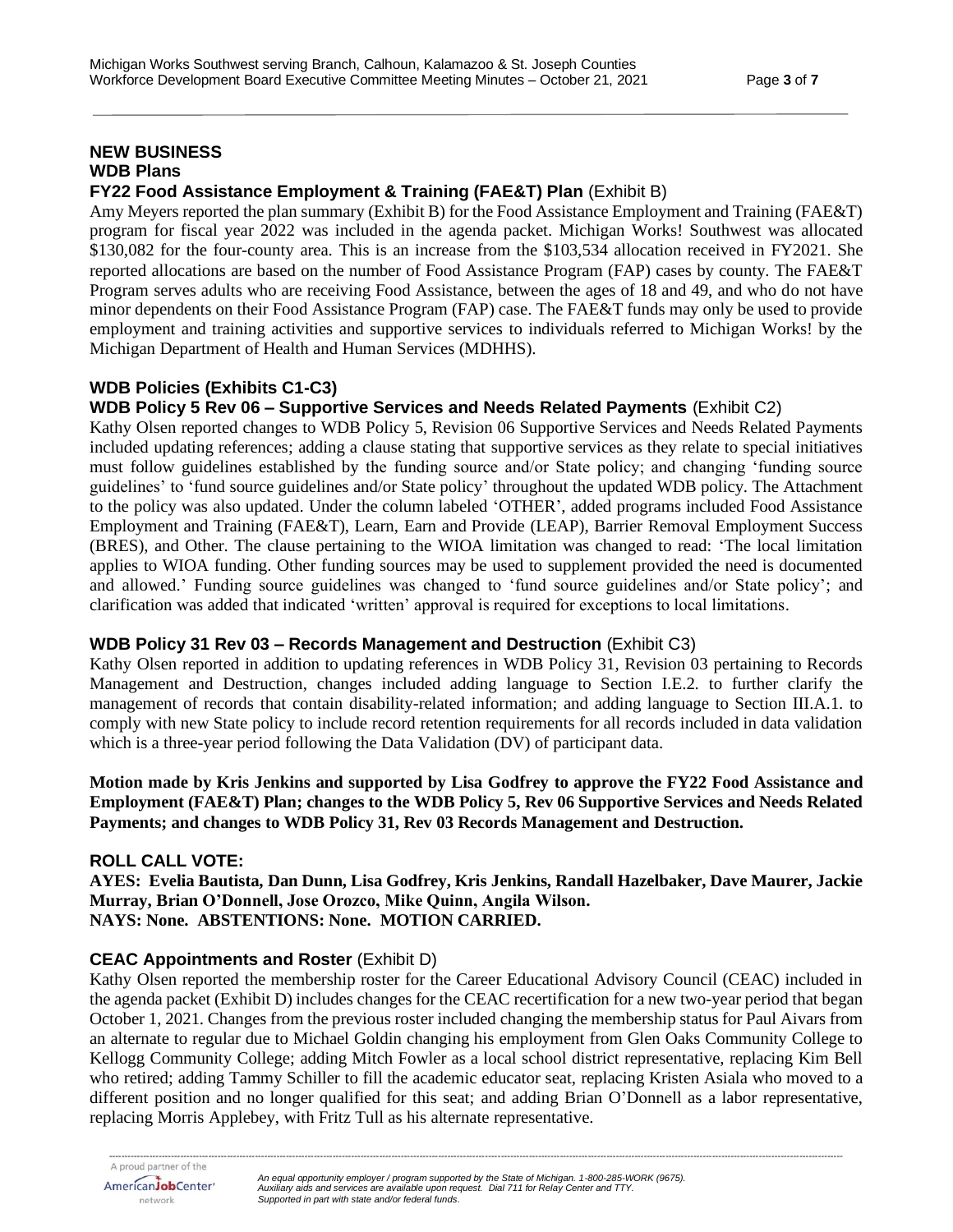# **WDB 2022 Schedule** (Exhibit E1) **and CEAC 2022 Schedule** (Exhibit E2)

Kathy Olsen reported the meeting dates proposed for the 2022 WDB schedule (Exhibit E1) continue to be on the third Thursday of each month from 9:00-10:30 a.m. with the full Board meeting during the months of February, May, September and November and the Executive Committee meeting during the other months. She reported the meeting dates proposed for the 2022 CEAC schedule (Exhibit E2) were also consistent with the 2021 schedule. Four CEAC meetings are planned in 2022 with the meetings scheduled to be held from 1:00-3:00 p.m. on Mondays during the months of March, May, September, and December.

#### **Motion made by Mike Quinn and supported by Jose Orozco to approve the CEAC Roster with the noted changes, effective October 1, 2021; the WDB 2022 Meeting Schedule; and the CEAC 2022 Meeting Schedule.**

### **ROLL CALL VOTE:**

**AYES: Evelia Bautista, Dan Dunn, Lisa Godfrey, Kris Jenkins, Randall Hazelbaker, Dave Maurer, Jackie Murray, Jose Orozco, Mike Quinn, Angila Wilson. NAYS: None. ABSTENTIONS: Brian O'Donnell. MOTION CARRIED.**

# **STAFF REPORTS**

### **Business Services Activities**

Ashley Iovieno reported on business services operations that included updates pertaining to HireReach, the Going PRO Talent Fund (GPTF), Job Fairs, and National Apprenticeship Week.

*HireReach* - Ms. Iovieno reported the Business Services Team is participating in a new initiative called [HireReach.](https://www.hirereach.org/) HireReach helps employers improve their selection and promotions processes to achieve improved retention, decreased time to fill jobs and increased diversity within their workforce. One of the ways this is achieved is to work with employers to use or develop an evidence-based selection process. To achieve that transformation, employers join the HireReach Academy which is about 5 months long in order to operationalize the science of industrial and organizational psychology using an evidence-based selection process. The Academy provides comprehensive training, access to predictive tools, and support from experts. Through grant funding from partners at the WKKF Foundation, Michigan Works! Southwest is excited to launch this initiative with a cohort of employers in Battle Creek at no charge. The first employer outreach meeting is scheduled for Thursday, October 28, 2021 with the Battle Creek HR Group. Business Services representative, Heather Ignash will be leading the employer outreach, and Battle Creek employers interested in learning more should reach out to either Ms. Ignash or Ms. Iovieno. Staff are anticipating that this cohort will begin in the spring of 2022. She added that bringing HireReach to the Michigan Works! Southwest area would not be possible without the collaboration of partners at West Michigan Works! who have designed and tested this model. Michigan Works! Southwest is fortunate to have their guidance and leadership throughout this process and reported future plans are to further expand HireReach into other areas of the Michigan Works! Southwest region.

*Going PRO Talent Fund (GPTF)* – Ms. Iovieno reported the Business Services Team is extremely busy working with area employers for the Going Pro Talent Fund application process and noted staff are seeing great interest from employers. To date, 79 employers have submitted an authorization request which is the first step in the process. Once staff have verified and approved the authorization requests, the employers can move forward with completing an application. So far, 59 of the 79 employers have started their application. Once the State budget was signed, the State updated the public application window to be open until 5:00 p.m., October 28, 2021. Staff anticipate that additional authorization requests will turn into applications over the next week. Michigan Works! Southwest is on track to surpass the most applications submitted in any one-year period. In comparison to previous years, last year Michigan Works! Southwest submitted 44 applications; in the year prior, 57 applications were submitted which was the highest number in any one year from Michigan Works! Southwest. With the growth in applications, staff noted that many employers submitting applications are new to the process. Thus, to further assist employers working on applications, the Business Services Team is providing a workshop this Friday, October 22, 2021 to help employers navigate the online application system.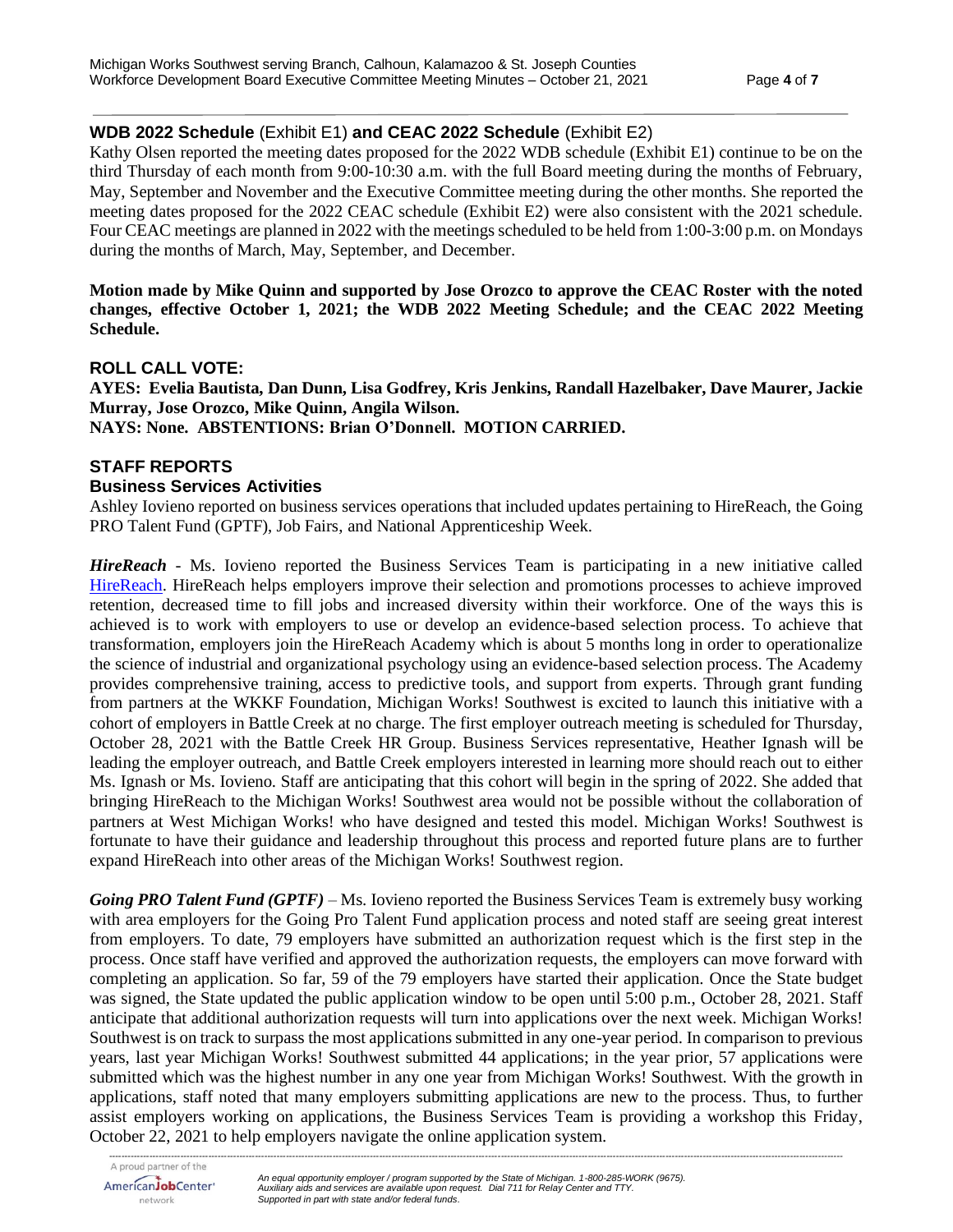*Job Fairs* – Ms. Iovieno reported the Business Services Team is wrapping up the outdoor job fair season with Recipe for Success job fair events, which as of this report, have now been hosted in each of the four counties in the Michigan Works! Southwest area. Branch County's outdoor event was held yesterday [October 20, 2021] and there were approximately 14 employers with around 25 job seekers, as well as some community agencies in attendance. Today [October 21, 2021] there will be an event in St. Joseph County from 11:00 a.m. to 2:00 p.m. in the parking lot of the Three Rivers Michigan Works! Service Center. Ms. Iovieno recognized Shawn DeYoung and Carmen Bell for their hard work putting these events together.

*National Apprenticeship Week* – Ms. Iovieno announced that National Apprenticeship Week is celebrated in November. The official dates for the 2021 National Apprenticeship Week are November 15-21, 2021 and plans are underway with community partners to celebrate.

# **Labor Market Information** *(Exhibit D)* **and Operations Update**

*Michigan's Labor Market News* **–** Jakki Bungart-Bibb reported the [October edition](https://milmi.org/_docs/publications/News/LMN/LMN_1021.pdf) of Michigan's Labor Market News is a special edition that provides the annual economic report for 2020. It reviews key labor market indicators and describes the ongoing pandemic impact on the State's labor market into 2021. This edition also covers statistics such as unemployment rate, labor force, payroll jobs, and wages, all things that gauge how much the State has recovered and where it stands now. She reported the Michigan unemployment rate is currently at 4.7 % and the unemployment rate for the four counties in the Michigan Works! Southwest area ranges from 4.2% to 5.8% which is a decrease from last month.

Job Demand Dashboard - Ms. Bibb reported [Job Demand Dashboard for Region 8](https://app.powerbigov.us/view?r=eyJrIjoiOTc1OWQ5OWItODVmYi00Y2IyLWExMjYtYjkzOTc0OWZlMTcwIiwidCI6ImQ1ZmI3MDg3LTM3NzctNDJhZC05NjZhLTg5MmVmNDcyMjVkMSJ9&pageName=ReportSection3ea51ac6802356c9f464) shows a 27% decrease of online job postings compared to the previous report. The top occupations showing up on the list remain the same as previous months - Registered Nurses, retail sales workers, and frontline supervisors of retail sales workers.

Ms. Bibb also reminded members of an additional labor market information resource, [Regional Economic Trends](https://www.upjohn.org/sites/default/files/2021-10/RET_202110MIWksSW_1.pdf) which is a publication available on the [Upjohn Institute](https://www.upjohn.org/) website. This is a monthly report designed to deliver upto-date information on local economic conditions. Each issue summarizes the latest county-level data on employment, job growth, and job postings in an easy-to-read format.

Following the meeting, the links to the October edition of Michigan's Labor Market News, the Job Demand Dashboard for Region 8, and the link to the Upjohn Institute publications were emailed to members and guests.

*Burning Glass Analytics and Real Time Jobs Data (Exhibit F) -* In addition to the verbal report, the website link to the labor market reports generated from Burning Glass Analytics and Real Time Jobs Data (Exhibit F) that identified top detailed occupations, skills greatest in demand, and employers with the most job openings in Prosperity Region 8, Michigan Works! Southwest, and each of the four counties in the MW! Southwest Area for the period August 1 through September 30, 2021 was included in the agenda packet notice.

*Operations Update* – Ms. Bibb provided an update on Service Center operations. She reported Michigan Works! Service Centers continue to be open to the public and noted that although traffic has increased slightly, the numbers are still far below what they were pre-pandemic. Staff continue to brainstorm on ways to engage with job seekers and make connections with employers. One example mentioned by Ms. Iovieno was the Recipe for Success job fair idea. She explained how it is different from the typical job fair and noted that these events are being held with the intent to bring job seekers and employers together in a way that feels safe for both by holding them outside. These events give both the job seekers and employers two options for connection, the in-person option for direct connection at the event or the 'menu' option which allows job seekers to choose from a menu of employers who are unable to attend in-person but who are accepting applications. The job seekers can apply to those companies at the event and a Michigan Works! employee will deliver the applications to the employer. This helps to maintain a less crowded atmosphere, it is beneficial for those employers who are unable to attend the event in-person, and it provides the job seekers with more employment options at the event.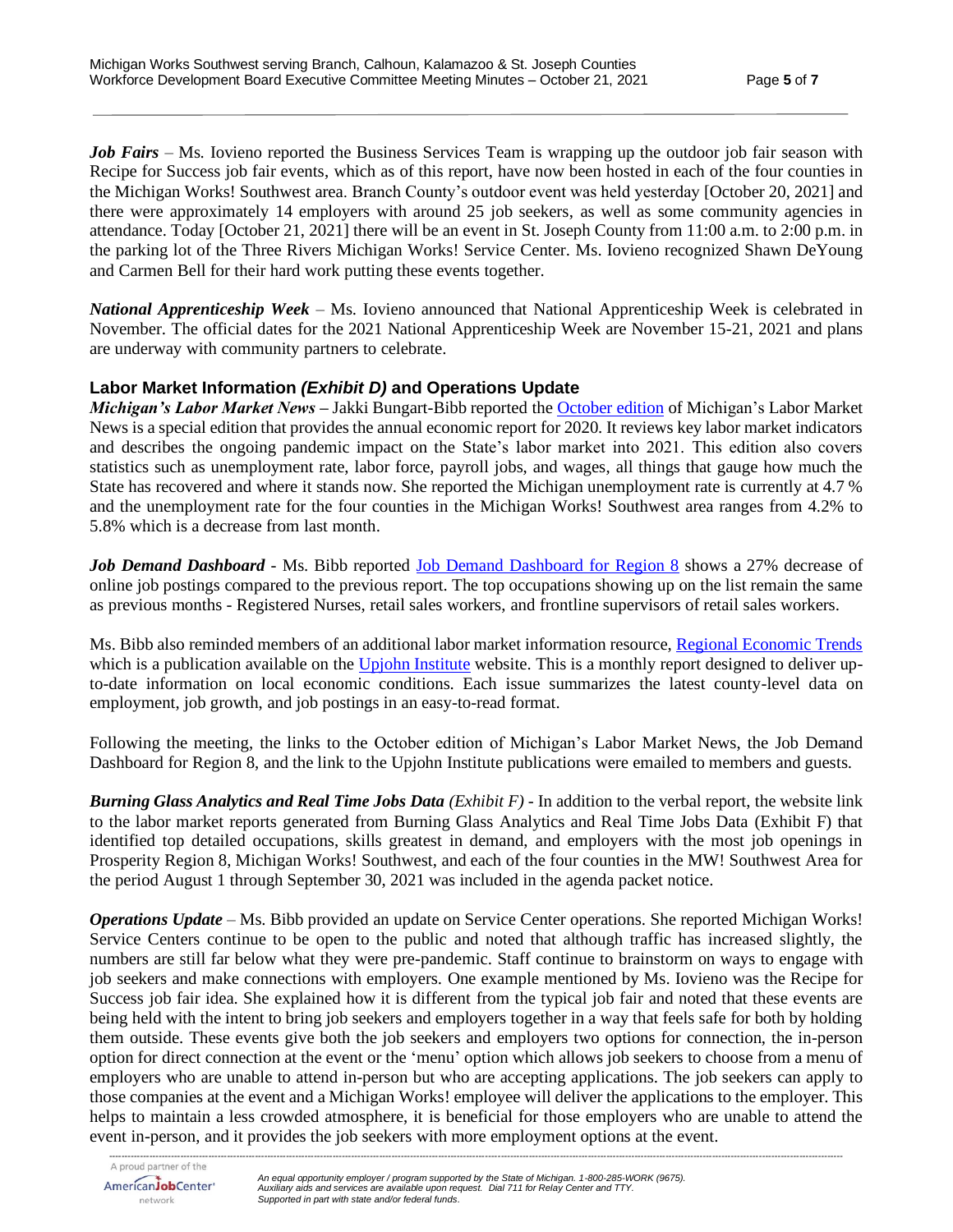Ms. Bibb also reported on a job seeker study mentioned quite some time ago that was being piloted at the service centers. This study is being conducted by Alex Bartik and Bryan Stuart in partnership with Michigan Works! Southwest. This study is designed to gain a better understanding of whether providing job seekers with tailored information about job opportunities can help them find a better job, faster. This is done through an electronic intake form. The electronic intake form was up and running prior to the pandemic; however, as with everything else, the pandemic put a hold on it. In providing an update she reported that Michigan Works! Southwest recently implemented a soft launch of the study and will be gathering feedback from customers on NextUp jobs as well as gathering feedback from staff and customers about the procedures. Staff continue to be excited about this research project for a couple of reasons: first, the ability to better assist customers by giving them valuable information that will allow them to make well informed career decisions; and second, it gives staff the ability to gather valuable customer data in a way that is more accurate and efficient, and which can be used to help guide staff as to how to provide services and potentially, how to design future programming. She added that it is exciting to see pilot programs and tools implemented in the Michigan Works! Southwest service area. Staff anticipate that these projects will have successful outcomes and have the potential to be implemented statewide or even nationally. She recognized the Employment Services Team at the Service Centers for their work on this pilot and for being the testers, implementors and the driving force that makes projects like this successful. She also extended thanks to all the Michigan Works! Southwest service providers for always being flexible, eager to try new things, learning yet another new tool and helping customers navigate through it, and for providing quality feedback to both the admin team and the researchers.

### **Director's Report** *(Exhibit G)*

Ben Damerow reported on highlights of the Director's Report (Exhibit G) that was emailed to members prior to the meeting.

*Federal Updates* - He reported not much has changed in Washington D.C. since last month's report. Negotiations regarding the infrastructure and budget package continue. The initial topline spending figure of \$3.5 trillion was too high for Congress so they continue to negotiate to lower the price. As of last night, this was lowered to between \$1.7-\$1.8 trillion which is different than what was reported in the written report. Workforce development remains a key priority, with \$80+ billion for workforce development, job training and education programs.

To avoid a government shutdown, funding for the federal government was extended until December 3, 2021 and along with that Congress was able to extend the debt ceiling on a short-term basis, also until December 3, 2021. All signs are pointing to December  $3<sup>rd</sup>$  as a key date for federal updates.

*State Updates* - *Unemployment Insurance Agency (UIA)* - The state UIA work group has set a tentative date of November 1, 2021 for reimplementing the work registration requirement at Michigan Works!. That means that when filing a new, additional, or reopened claim for unemployment insurance benefits, a claimant must register for work virtually or in-person at a Michigan Works! location within 10 days. The claimant will also be required to put a profile on Pure Michigan Talent Connect (PMTC). If the claimant fails to register with a MW! agency, he/she may be held ineligible for unemployment insurance benefits by the Michigan Unemployment Insurance Agency. In following up to today's report from Ms. Bibb, the significant decline in the number of individuals coming into the Michigan Works! Service Centers can be attributed to the work registration requirements not being in place for the past 18 months. Staff are hopeful that this change will increase service center traffic and provide claimants with needed services to help them with reemployment efforts.

*Local News* – Mr. Damerow expressed a huge congratulations to Kalamazoo RESA on the recent announcement by Southwest Michigan First that an anonymous gift of land and \$100 million in funding for construction of a new Career Technical Education Center in Kalamazoo has been secured.

# **OLD BUSINESS**

None.

AmericanJobCenter\* network

*--------------------------------------------------------------------------------------------------------------------------------------------------------------------------------------------------------------------------------------------*